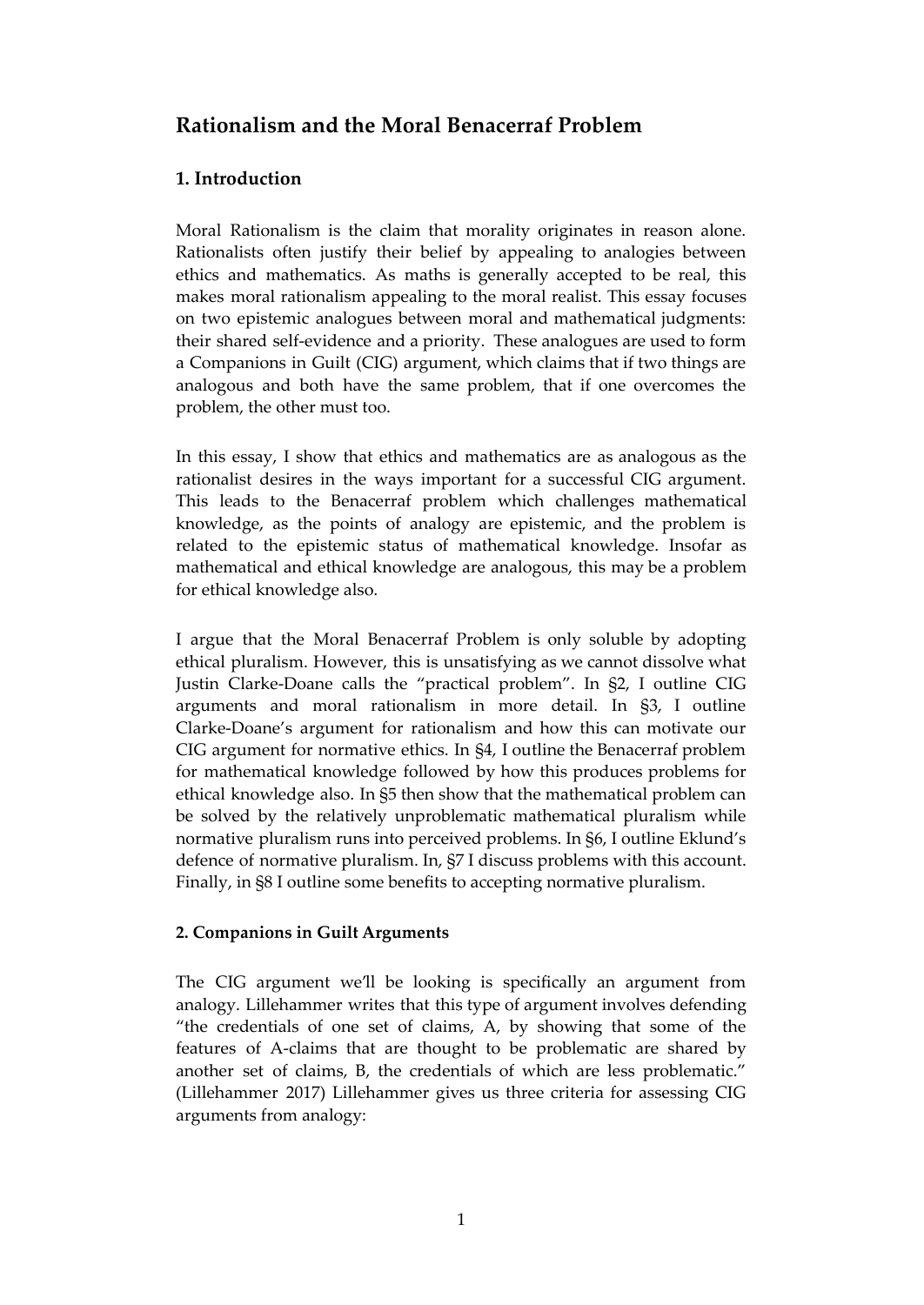- 1) Everything is similar, is the similarity must be relevant to the shared guilt?
- 2) Are there dissimilarities which explain why only one of these sets of claims is subject to the guilt
- 3) Does the shared guilt make both of the companions problematic rather than both tenable?

Lillehammer also says that any CIG argument depends on accurately describing the A-claims, B-claims, and relations between the two sets of claims. Cowie provides us with another useful desideratum for CIG arguments from analogy, the "costliness question". This supplements criteria (3), he asks, "[h]ow costly or implausible it would be, should the good standing of the companion be undermined?" (Cowie 2018) If the companion is vital to how we understand the world around us or other important considerations, for instance, the existence of other minds, we should consider it more plausible that the companions are tenable.

### **3. Moral Rationalism**

The early moral rationalists thought that ethical and mathematical knowledge were similar in three important ways. Firstly, they believed that they're both self-evident as: "nothing but the extremest stupidity of mind, corruption of manners, or perverseness of spirit can possibly make any man entertain the least doubt concerning them." (Clarke 1738, section 1) A fortiori, they also believed that ethical and mathematical knowledge are both cases of a priori knowledge. If something which is self-evident, we don't need experience of the external world to know it. They also believed that the ethical and mathematical truths underlying this knowledge were both necessary truths as they believed that a priority and necessity were coextensive. 1

Clarke-Doane (2020) provides a contemporary defence of moral rationalism. He begins by establishing that both moral and mathematical facts appear to be known a priori as the early rationalists thought. This a priority seems to be strong under (1) as a priority is intimately linked with the epistemology of a claim (Clarke-Doane 2020). He then considers the proposed disanalogy that mathematical truths are derived from proofs. This allows him to bring out another analogy pointed out by Russell. Clarke-Doane explains that a proof is a deduction from a set of axioms and then asks whether there is a relevant difference between ethical and mathematical axioms. To this end he quotes Russell, we tend to believe axioms are true "because we can see that their consequences are true, instead of believing the consequences because we know" the axioms (Russell 1973/1907, 273-274). This seems to be true for both the ethical and

 $1$  This third point of analogy is not as convincing as it once was due to Saul Kripke's "A Priori Knowledge, Necessity and Contingency" (1987) where he shows that neither a priority nor necessity entail the other.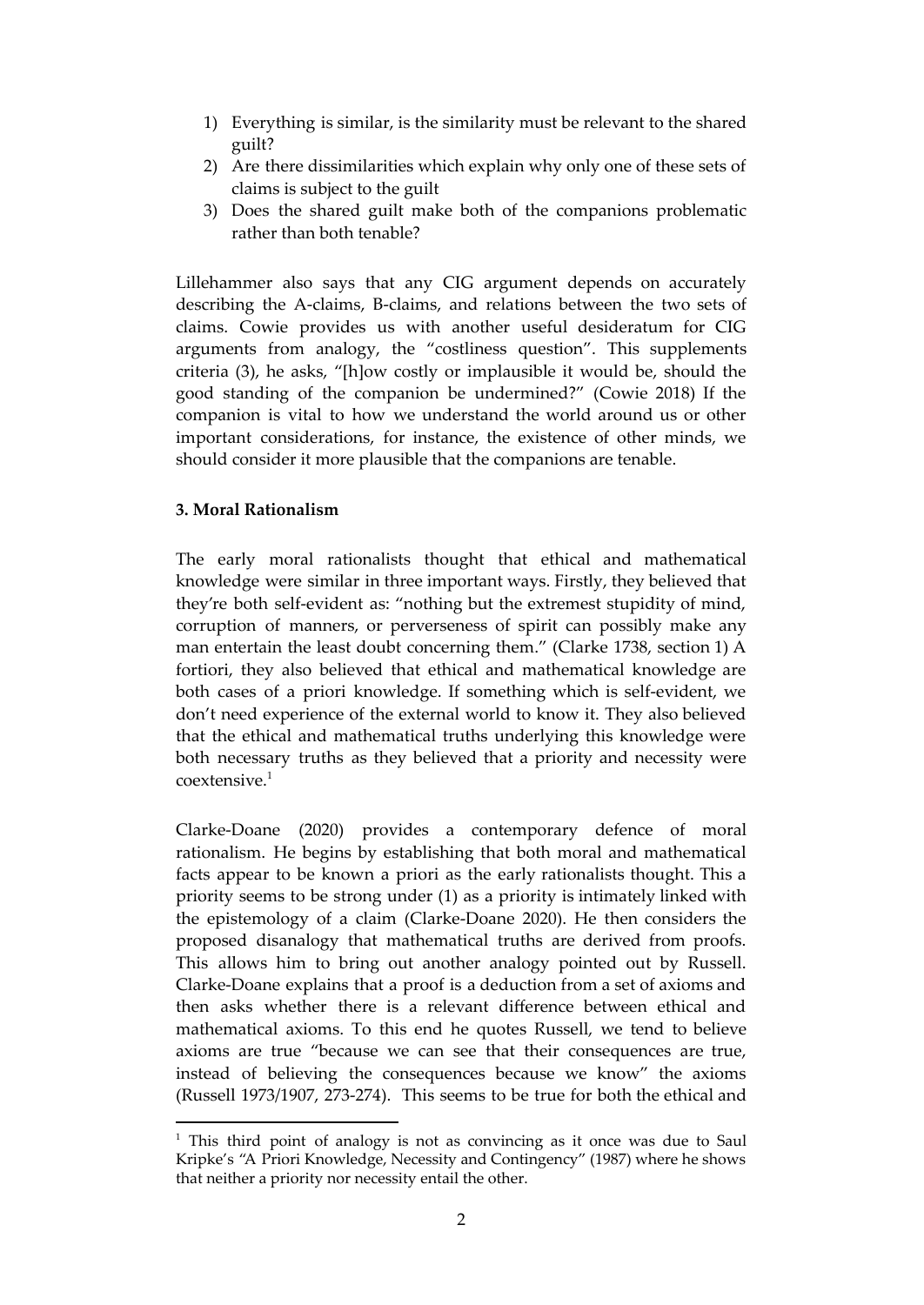mathematical axioms and so the perceived disanalogy turns out to be an analogy. Even better, it seems that its epistemological relevance makes the CIG argument less susceptible to (1).

Clarke-Doane has provided a strong CIG argument for the epistemological grounding of ethical knowledge. By looking at the similarities of how we come to ethical and mathematical knowledge he has provided us with two important analogies and dispelled a disanalogy. The argument looks good under  $(1)$  and  $(2)$ . As to  $(3)$ , the question of costliness, is our access mathematical knowledge that important? Yes, without the ability to know mathematical truths it is difficult to explain how our mathematical beliefs appear to be so accurate when used to construct models of how the real-world works.

#### **4. The (Moral) Benacerraf Problem**

This brings us to the Benacerraf problem, Benacerraf asks us to, "explain how our beliefs about [mathematical] entities can so well reflect the facts about them" (Field, 1989, 26). If we are unable to do this, we can't say that we have access to mathematical truths, our mathematical beliefs are undermined. We need to explain how our mathematical beliefs would change if the mathematical truth was different, how our mathematical beliefs are related to mathematical truths.

This worry applies equally to moral beliefs – as I showed above, they are epistemologically analogous – we need to explain how they are related to moral truth. For example, the plausible evolutionary account of morality would mean that our sense of morality isn't at all sensitive to moral facts (Joyce 2016). While the fact that both ethical and mathematical beliefs are subject to this objection strengthens the analogy making the CIG argument stronger on (1), it gives us very good reason to reject both types of belief on (3). We have another reason to consider both sets of claims problematic.

The Moral Benacerraf Problem – How can we explain that our beliefs about normative entities reflect so well the facts about them?

If our solution to the problem is itself implausible, we have three options: We can accept that we just don't know how our beliefs about normative entities reflect the facts about them whilst still maintaining that we have knowledge of these entities. This is not an especially satisfying view. Alternatively, we could become anti-realists and claim that our beliefs about normative entities don't reflect the facts around them. Rationalists would likely be loath to do this as their view is designed to show that we have moral knowledge. This leaves us forced to give up on rationalism as a theory of moral knowledge if the solution is too implausible for the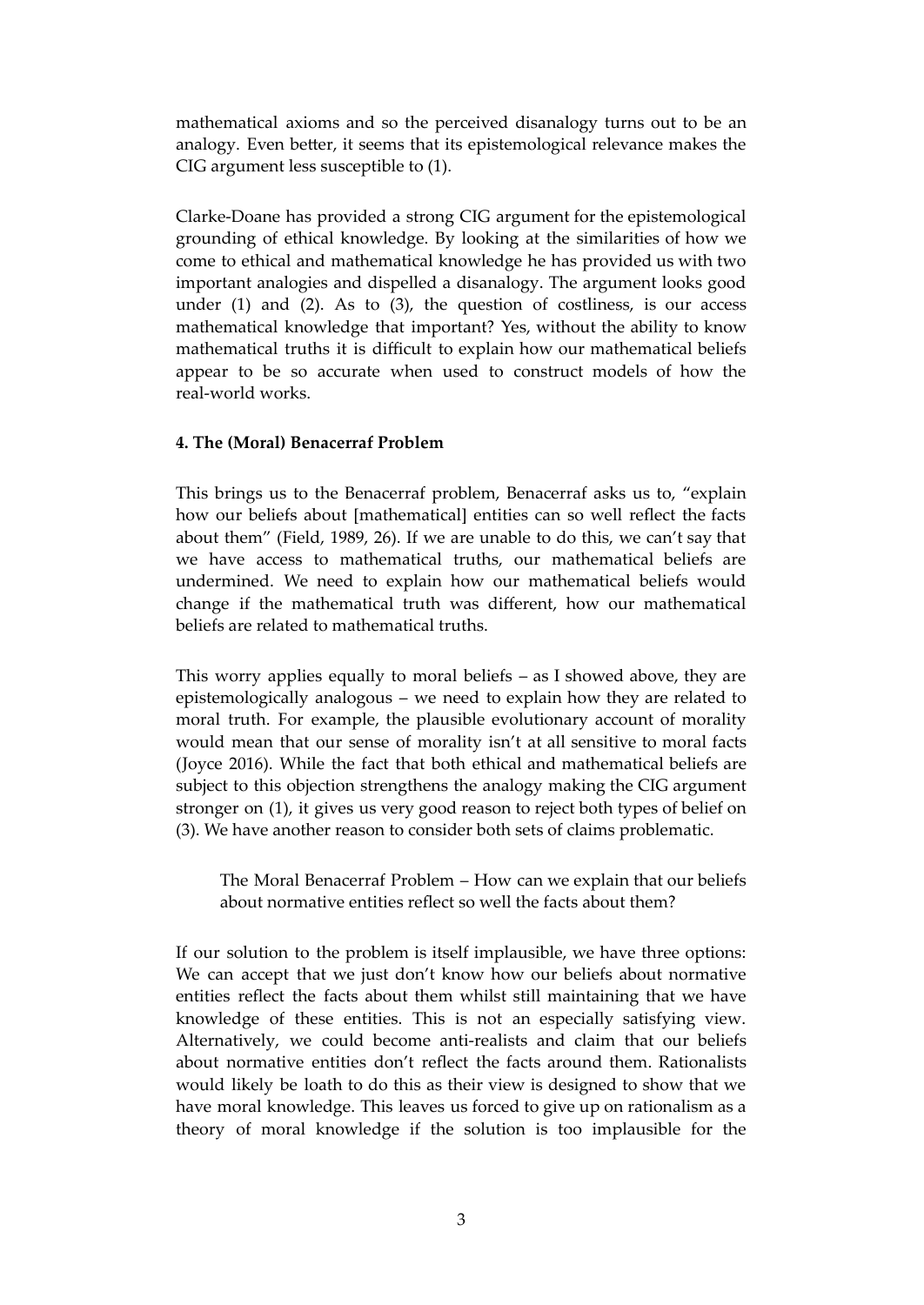analogies between mathematical and moral knowledge to hold the companions in guilt together.

### **5. Pluralism**

A popular solution to the Benacerraf problem for mathematics is mathematical pluralism. Mathematical pluralists, "solve the problem by articulating views on which though mathematical objects are mind independent, any view we had had of them would have been correct" (Field, 2005, 78). Hamkins claims that there is no absolute background concept of set, rather, there is "an enormous range of set-theoretic possibilities" (Hamkins 2012, 416). All consistent set theories are equally true, some just fail to be practical. As Jonas writes in "Mathematical and Moral Disagreement", "Mathematical 'disagreements' should thus not be understood as fully-fledged first-order disagreements, but rather, as aesthetic or pragmatic disagreements about which parts of mathematical reality are most beautiful, or most useful to explore." (Jonas 2020, 320)

If any consistent set theory is true, then the Benacerraf problem is solved as there is no mystery about how we come to find the correct mathematical axioms. We simply test that they are consistent and if they are, they must be true. Now let us see the moral alternative, normative pluralism:

Normative Pluralism – The claim that there are many systems of values which all make normative demands upon us.

This is all very well for mathematics, but normative pluralism is a problematic position. As Clarke-Doane points out, ethical claims need to be practical. When we are asked to solve the classic trolley problem it can't be that we both ought<sub>utilitarianism</sub> to kill the one person and ought<sub>deontology</sub> to allow the five people to die. There has to be one thing that we ought to do full stop. To say otherwise is to say that both actions are both right and wrong at the same time. Not only is this unhelpful for decision making, but it makes ethical judgements pointless. There is a possible ethical system out there that for any action will say that we ought to do it and another that claims we shouldn't. Normative facts seem to give us no reason for action.

Clarke-Doane believes that mathematical pluralism makes mathematical truths subjective. This also goes for normative pluralism and normative truths. Objectivity is something that normative realists tend to prize, so if he is right, they have a strong reason to reject the above solution to the Moral Benacerraf Problem, forcing us to reject rationalism. If this is not possible, normative realism is subjective due to implying normative pluralism and this is anathema to most normative realists. Normative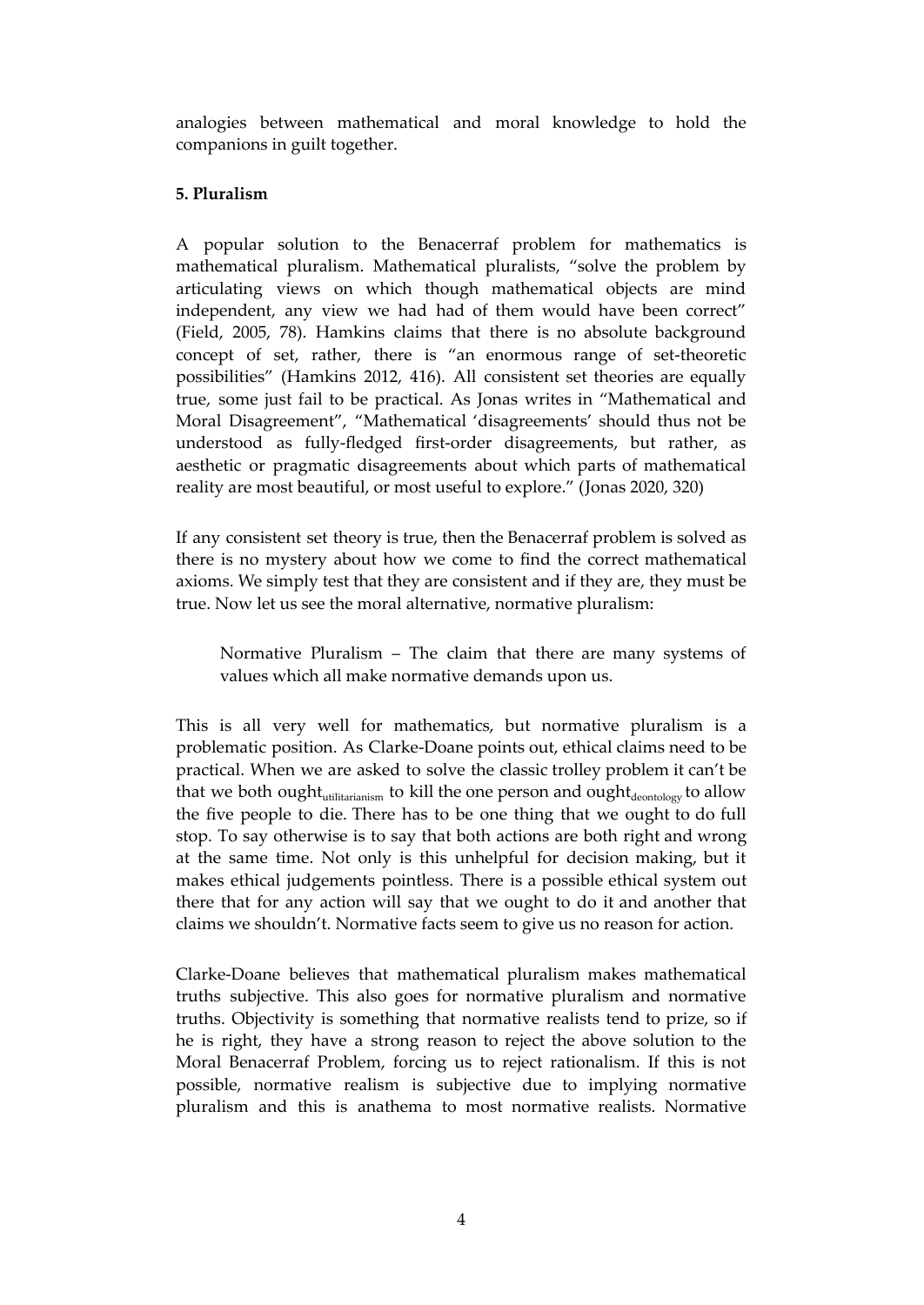realism is functionally close to normative relativism, an uncomfortable position for realists.

Clarke-Doane doesn't believe that pluralism is a problem for realism itself. Pluralism is after all a form of realism as the moral truths exist and have normative power despite there being a plurality of them. His worry is that pluralism is incompatible with the view commonly held by normative realists that knowledge of normative facts allows us to settle normative deliberation. Eklund calls people with this worry *ardent realists* (Eklund 2017, 1).

The objectivity Clarke-Doane is referring to is not just that facts obtain mind-independently. It seems obvious that this objectivity survives a pluralistic view as we can still ask what ought<sub>utilitarianism</sub> we to do or what ought<sub>deontology</sub> we to do and have a mind-independent answer. What Clarke-Doane is concerned with is Allan Gibbard's notion of *what to do* (2003). Even when we are aware of *ought* and all *ought*-like properties, we are – on the pluralist's picture – left with an open question of what we ought to do simpliciter.

#### **6. Eklund's Normative Pluriverse**

Matti Eklund takes issue with this view, he claims that normative pluralism, of the sort which can effectively respond to the Moral Benacerraf Problem, allows us to be objective about normative facts. (2020) This is because, while there are many different sets of normative frameworks, their truth or falsehood simply depends on which set of axioms you are using. We can still make objective statements on what we *ought* to do. It's just that we can also make them about what we *ought*+ (an ought like property) to do. Eklund, unlike Clarke-Doane, is not sympathetic to the ardent realist's belief that there must only be one mind-independent truth to the question "what to do?"

Eklund clarifies why the ardent realist's desire for a singular truth is a mistake. The issue of what normative concepts to use is not statable. If we attempt to state it with nonnormative concepts we have changed the subject as we are interested in a normative concept, not a descriptive one. If we use normative concepts, we are begging the question in favour of those normative concepts. Eklund believes that the problem being unstatable means that there is no problem. It's a mistake to ask, "what to do?" after normative deliberation as we have already committed to a set of axioms when embarking on the deliberation. We already know "what to do" according to the axioms we have chosen.

If Eklund's argument is successful, it negates Clarke-Doane's worries about normative pluralism. Clarke-Doane's worries about objectivity are unstatable and therefore unfounded. The practical problem is dispelled as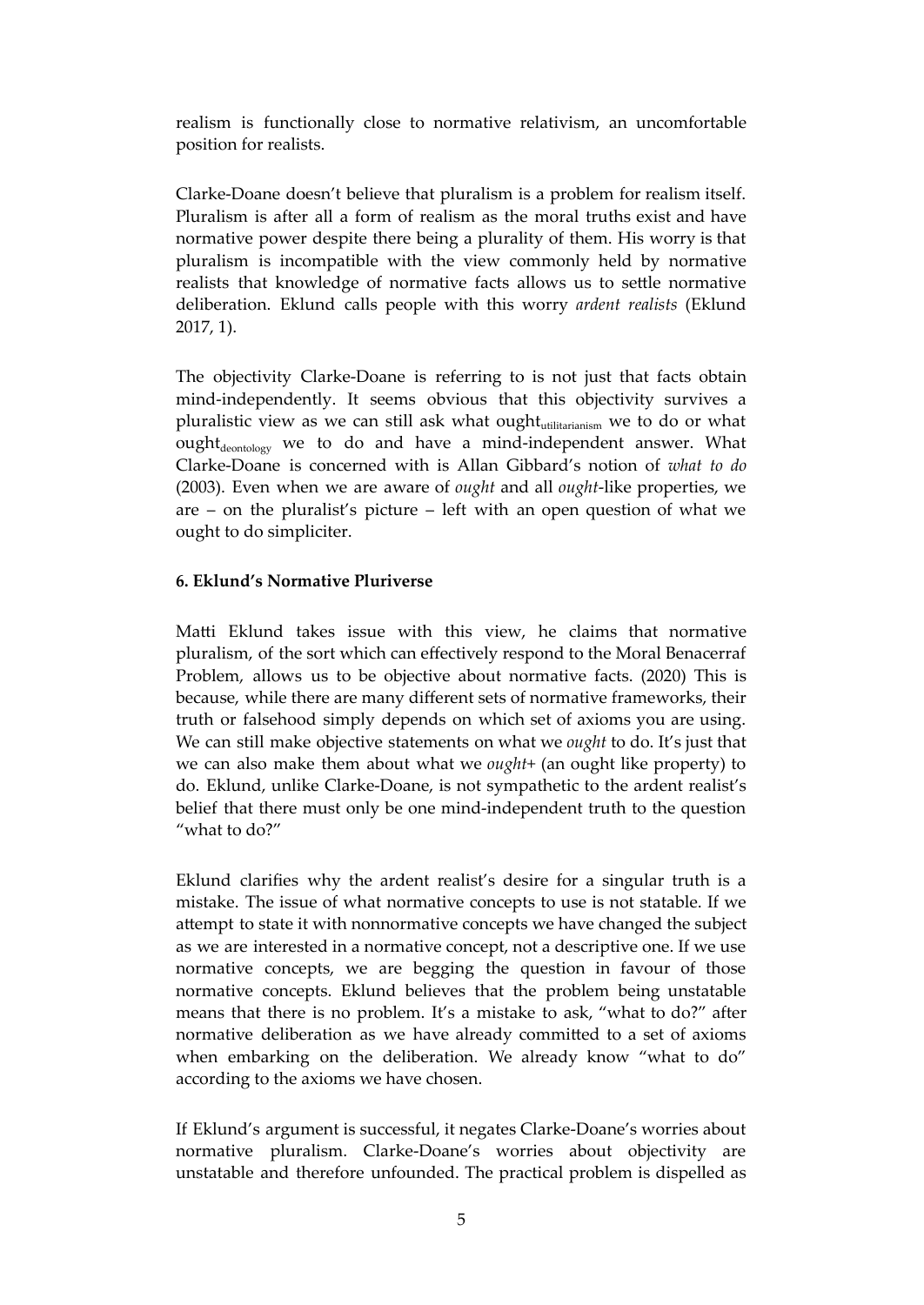Eklund has shown us that there is no reason for us to have the ardent realist's intuition. We have in fact found another analogy. Both mathematics and morality are trivial, we must decide upon a set of axioms before embarking on any mathematical or moral questions.

### **7. Challenging Eklund**

Eklund's argument works perfectly well when we assume moral rationalism. However, this is not an intuitive view, we have been convinced of it through a CIG argument. This is a strong argument from analogy, but CIG arguments are not bulletproof. The argument took us from our intuitions about morality to an argument ruling out a very strong intuition that we have about morality.

The question becomes, which is stronger, the intuition that morality is self-evident in some way or the intuition that assuming there are moral truths, there must only be one answer to the question of "what to do?" This strong conclusion Eklund comes to forms a reductio ad absurdum of normative pluralism. The latter intuition is stronger than the former.

There are other considerations that Clarke-Doane used to convince us of moral rationalism. He brought in the convincing similarity of mathematical axioms and moral ones. We also saw that these similarities align with (1) as they are epistemological in nature and we are interested in the epistemological companionship of mathematics and morality. These two additional considerations may allow us to stick with Eklund's pluralism despite it asking us to give up on the very strong intuition that there is only one moral ought.

### **8. Another benefit of normative pluralism?**

I have one other point to make in favour of normative pluralism that may tip the scales. Normative pluralism has asked us to give up on a very strong intuition. However, abandoning this intuition has a strong upside. When we take an action, which is moral according to our ethical framework we often have mixed feelings about it. For instance, a utilitarian may feel bad about lying to someone to protect their feelings or a Kantian may feel bad when they tell an axe murderer where their hiding children are. This feeling may be explained by normative pluralism.

The reason these individuals are feeling bad is that they've gone against a very real *ought* or *ought*-like property, so they have done something *wrong* or *wrong*-like. This seems intuitive, but it does not when we consider every possible ethical framework of which there are presumably an infinite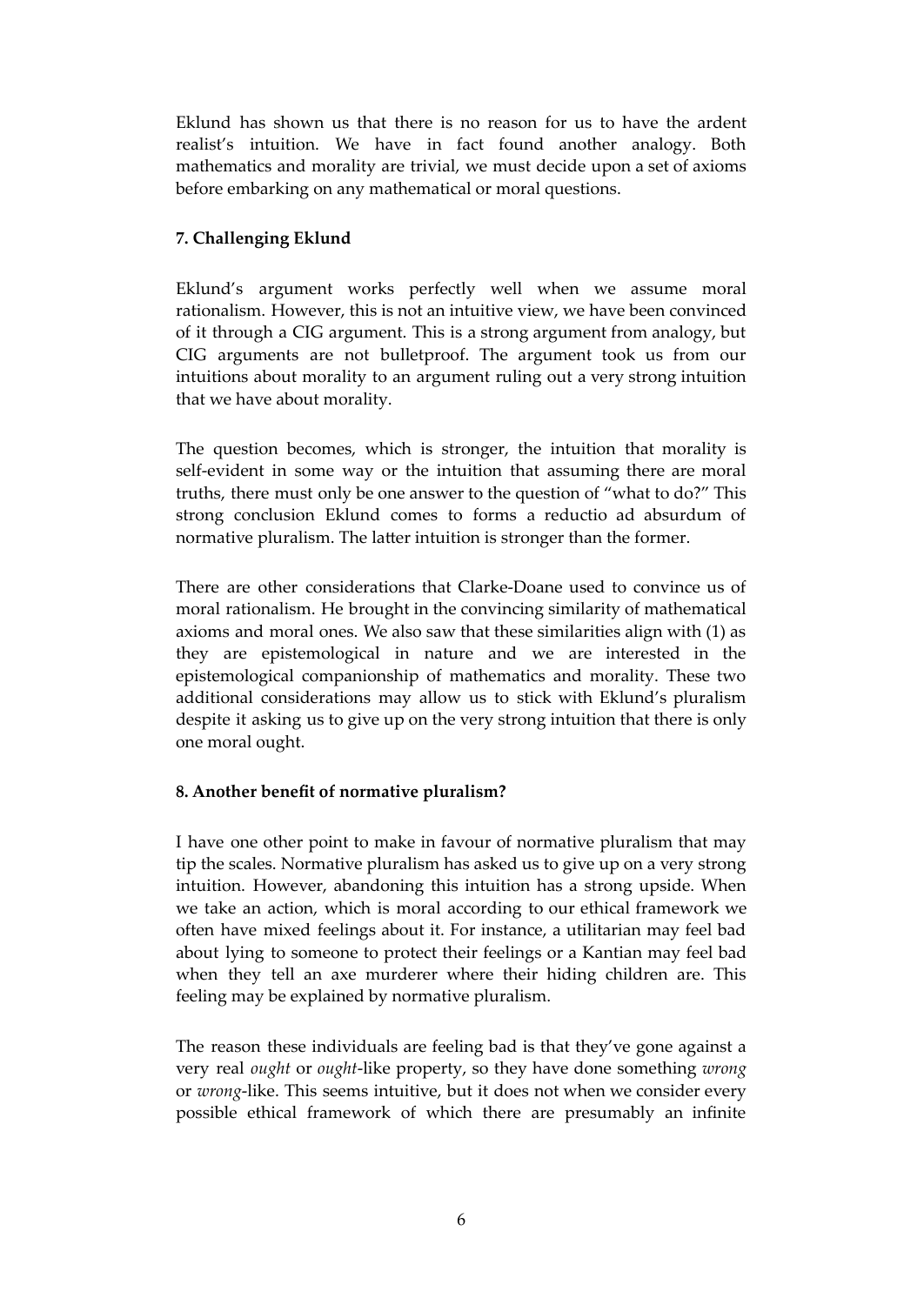number, as many of these are likely highly arbitrary. Eklund pre-empts my objection somewhat with gerrymandered normative frameworks:

Consider the following property, *ought+* (or *being what one ought+ to do*), where an agent ought+ to  $\varphi$  if and only if: she ought to  $\varphi$  and  $\varphi$ -ing  $\neq$  helping someone cross the street on a Thursday. If sometimes helping someone cross the street on a Thursday is what an agent ought to do, ought+  $\neq$  ought, but the property ought+ is still ought-like. (Eklund 2020, 127)

But these gerrymandered normative frameworks aren't possible. It seems plausible that there are no there can be no contradictions within an ethical framework. If an ethical framework claimed that we ought to *φ* and that we also ought to not-*φ* if that broke a rule about not helping someone cross the street on a Thursday, it is self-contradictory. This requirement of a lack of self-contradiction is also true for set theories so this strengthens the analogy.

If these gerrymandered systems are impossible our pluralism is more plausible. It eliminates many nonsense systems someone might come up with. This may not be the case as some people may wish to hold on to moral systems with contradictions within them such as rule-based systems where rules might come into direct conflict with no way of resolving these conflicts.

I have also failed to deal with other arbitrary systems such as "one ought to maximise the number of pebbles". This seems to be an irrelevant normative system. Even worse there is no contradiction in a normative framework that claims "one ought to maximise suffering" which is intuitively evil.

To explain why we don't feel bad for fulfilling these normative demands there are three paths: One is to claim that arbitrary or evil ethical systems aren't valid. However, to prove this we would require some independent normative claim which would be begging the question. Another is to claim that we have to some extent come to know these *ought* or *ought*-like properties and placed some value upon them. This would be a very controversial view of moral psychology so we cannot go forward with it. Instead we may have to admit that we don't know why people choose different ethical frameworks to make ethical judgements. We can still acknowledge the phenomenon of people being genuinely affected by *ought* or *ought*-like properties from moral frameworks they do not subscribe to and that this fits naturally within a pluralist view.

### **9. Conclusion**

I have put forward Justin Clarke-Doane's convincing argument for moral rationalism and shown its strength by analysing it as a CIG argument. I have outlined The Moral Benacerraf Problem and how that it creates a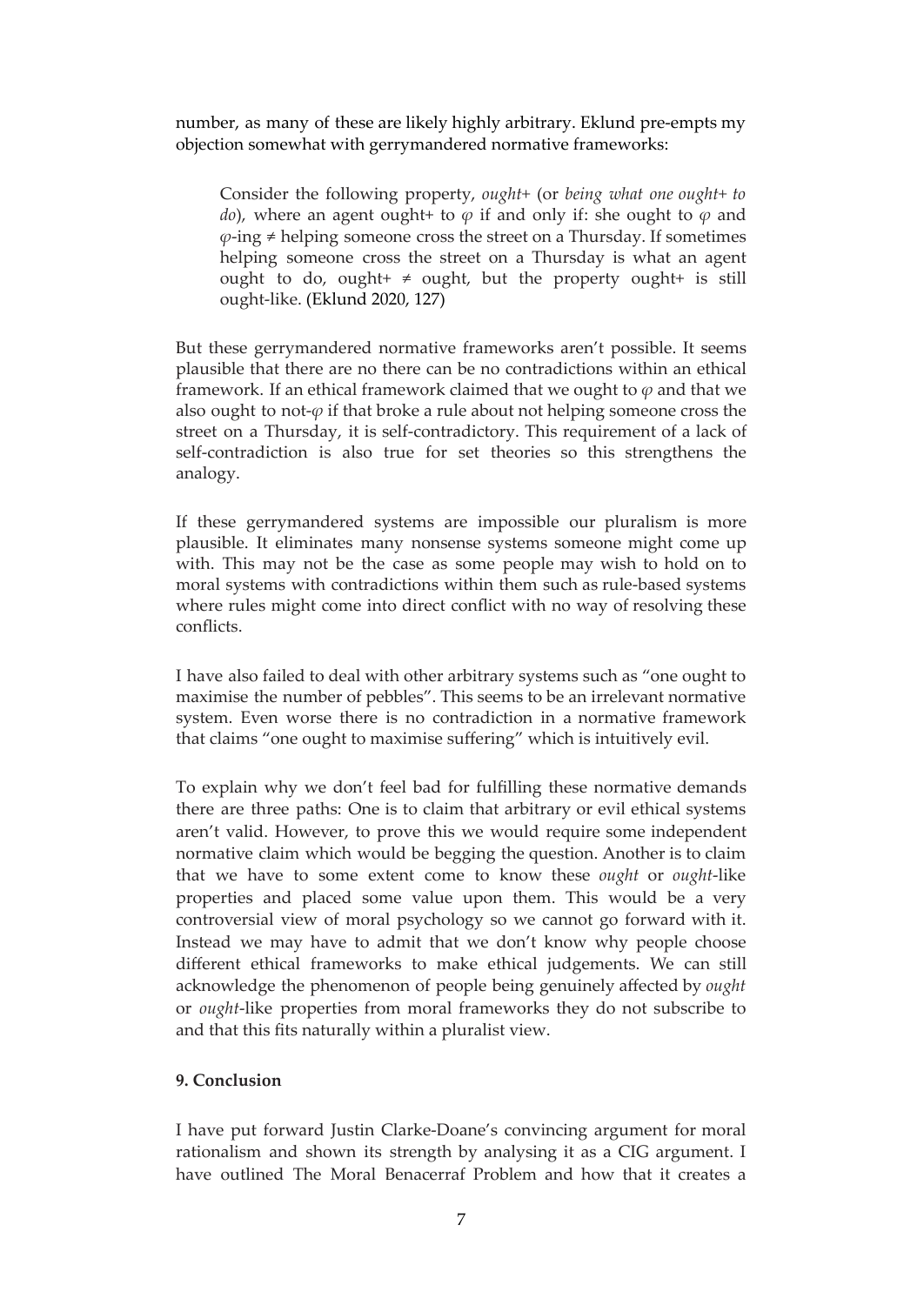significant problem for moral rationalism. I looked at Clarke-Doane's conception of normative pluralism and how this solves The Moral Benacerraf Problem, while creating a "practical problem" of its own. I investigated Matti Eklund's criticisms of Clarke-Doane's view and took them to be an effective takedown, but that they unfortunately came close to being a reductio of normative pluralism. Finally, I gave an argument in favour of the plausibility of normative pluralism in explaining how we feel when we take actions considered to be right by one framework and wrong by another. Ultimately, the decision about whether moral rationalism is true and The Moral Benacerraf problem soluble comes down to whether you intuitively hold on to the idea that morality is self-evident in some way or the intuition that assuming there are moral truths, there must only be one answer to the question of "what to do?"

#### **References**

- Clarke, Samuel. "A Discourse Concerning the Unchangeable Obligations of Natural Religion." The Works of Samuel Clarke, Volume the Second. London: John and Paul Knapton, 1738.
- Clarke‐Doane, Justin. "The ethics–mathematics analogy." *Philosophy Compass 15, no. 1* (2020): e12641.
- Cowie, Christopher. "Why companions in guilt arguments won't work." *The Philosophical Quarterly 64, no. 256* (2014): 407-422.
- Eklund, Matti. "The normative pluriverse." *J. Ethics & Soc. Phil. 18* (2020): 121.
- Eklund, Matti. Choosing normative concepts. Oxford University Press, 2017.
- Field, Hartry H. Realism, mathematics, and modality. *Oxford: Blackwell*, 1989.
- Gibbard, Allan, and Allan Gibbard. Thinking how to live. *Harvard University Press*, 2009.
- Hamkins, Joel David. "The set-theoretic multiverse." *The Review of Symbolic Logic 5, no. 3* (2012): 416-449.
- Jonas, Silvia (2020). Mathematical and Moral Disagreement. \_Philosophical Jonas, Silvia. "Mathematical and moral disagreement." The *Philosophical Quarterly 70, no. 279* (2020): 302-327.